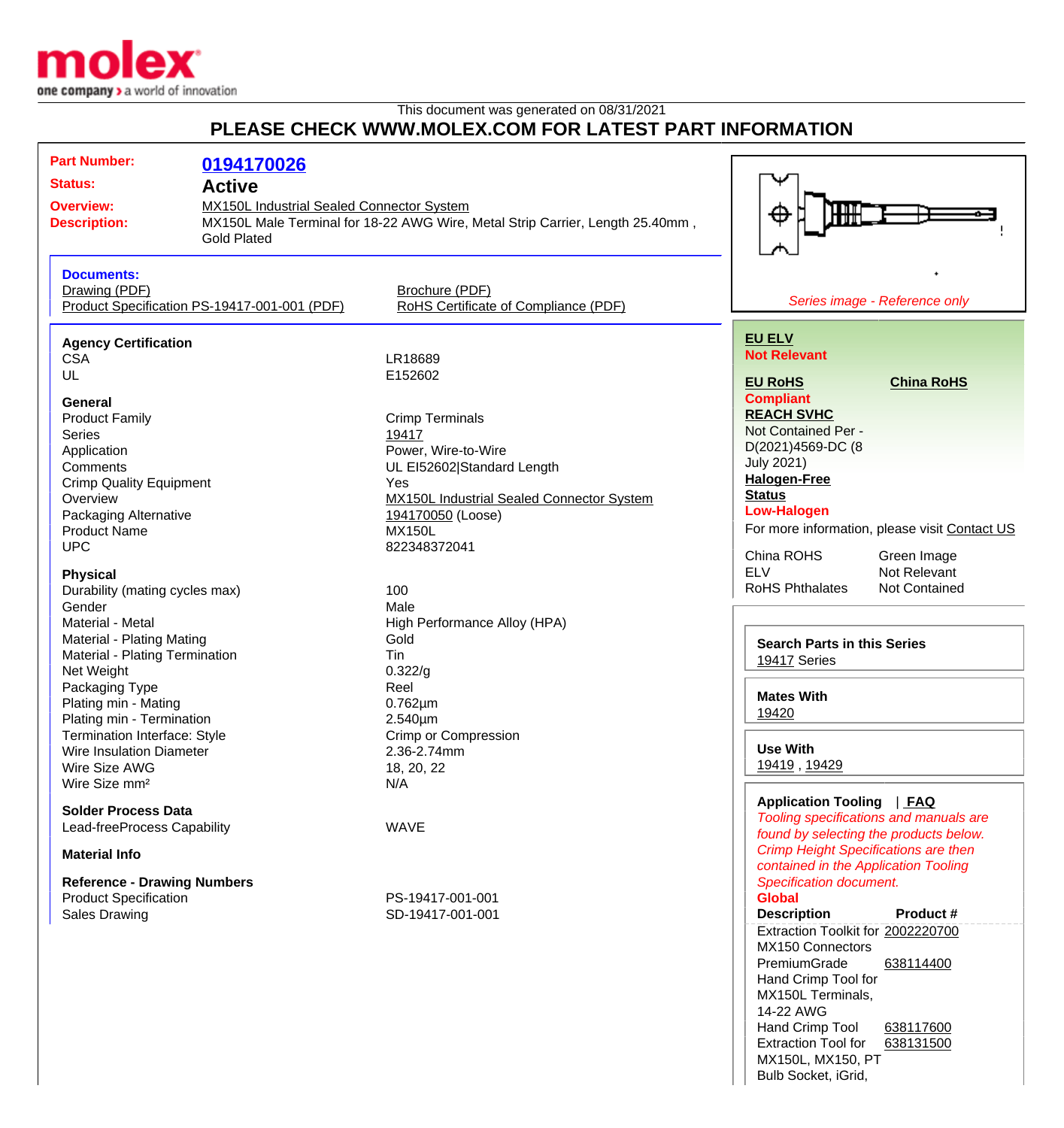SPOX, and Wire-to-Motor Terminals FineAdjust for Male [639008300](http://www.molex.com/molex/products/datasheet.jsp?part=active/0639008300_APPLICATION_TOOLIN.xml) Terminal, 18-24 AWG Wire T2 Terminator for Crimp Terminal, Male 18-24 AWG Wire [639108300](http://www.molex.com/molex/products/datasheet.jsp?part=active/0639108300_APPLICATION_TOOLIN.xml)

This document was generated on 08/31/2021 **PLEASE CHECK WWW.MOLEX.COM FOR LATEST PART INFORMATION**